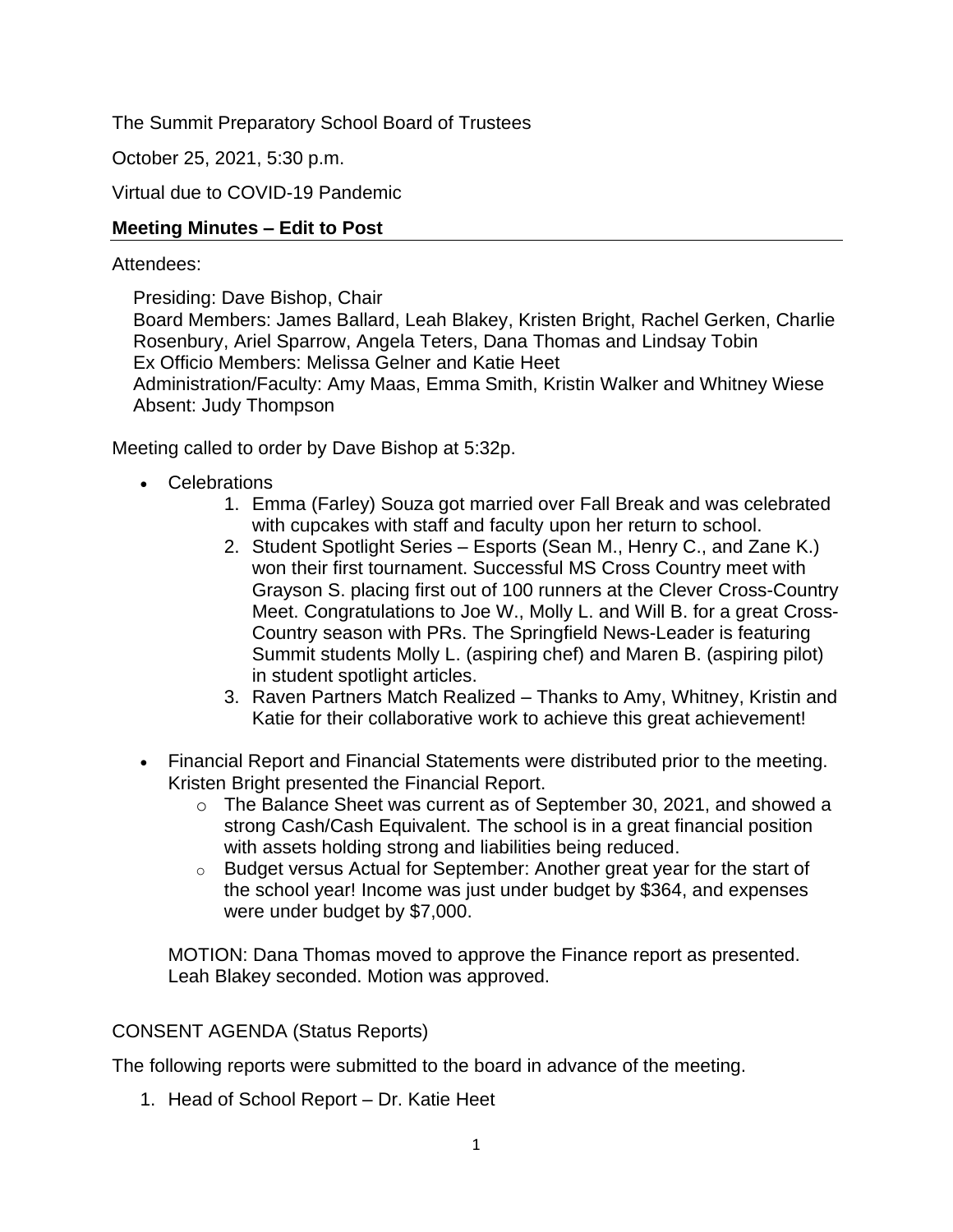- $\circ$  Job posting for one art instructor has been posted online and several applications have already been received.
- 2. Faculty Report Emma Smith
- 3. Admissions Report, Attrition Report Amy Maas
	- o 144 enrolled, 131.3 FTE, 4 in the pipeline (2 lower school, 2 middle school). This is the lowest attrition rate for middle and high school students in years.
- 4. Development Report Dr. Katie Heet
- 5. Marketing Report Amy Maas
	- o Maker Faire was a success with the help of Whitney W., Amy M., and Rob P.
- 6. Strategic Planning Leah Blakey
- 7. Building and Grounds Report Dana Thomas
- 8. Crisis and Risk Assessment Ariel Sparrow

MOTION: Lindsey Tobin moved to approve the Consent Agenda as presented prior to the meeting. Kristen Bright seconded. Motion was approved.

# OLD BUSINESS

- 4<sup>th</sup> Tier Financial Aid Rollout
	- $\circ$  Updates to the admissions handouts with new financial aid information are in progress. The admissions team is excited about this new offering.

#### NEW BUSINESS

- SPO Exec Team Resignation Resignation was received by email on 9/24. Admin team has been moving forward with planned activities, meetings, and birthday celebrations.
- Annual Fund Giving Board of Trustees are encouraged to financially participate in the annual campaign. Board participation goal is 100%.
- Innovation Lab A generous donor has offered a matching grant of \$12,000- \$50,000 as a startup for the Innovation Lab.

#### APPROVAL OF MINUTES FROM SEPTEMBER 20, 2021, BOT MEETING

MOTION: Angela Teters made a motion to approve the September 20, 2021, BOT minutes as distributed. James Ballard seconded. Motion carries unanimously.

#### PUBLIC COMMENTS – Rachel Rothwell, Taralyn Anderson

#### HOUSEKEEPING

- Past Presidents Luncheon Scheduled for November 3rd.
- Open House Scheduled for November  $1<sup>st</sup>$  and  $2<sup>nd</sup>$ . All are encouraged to share the Facebook Invite for the event.